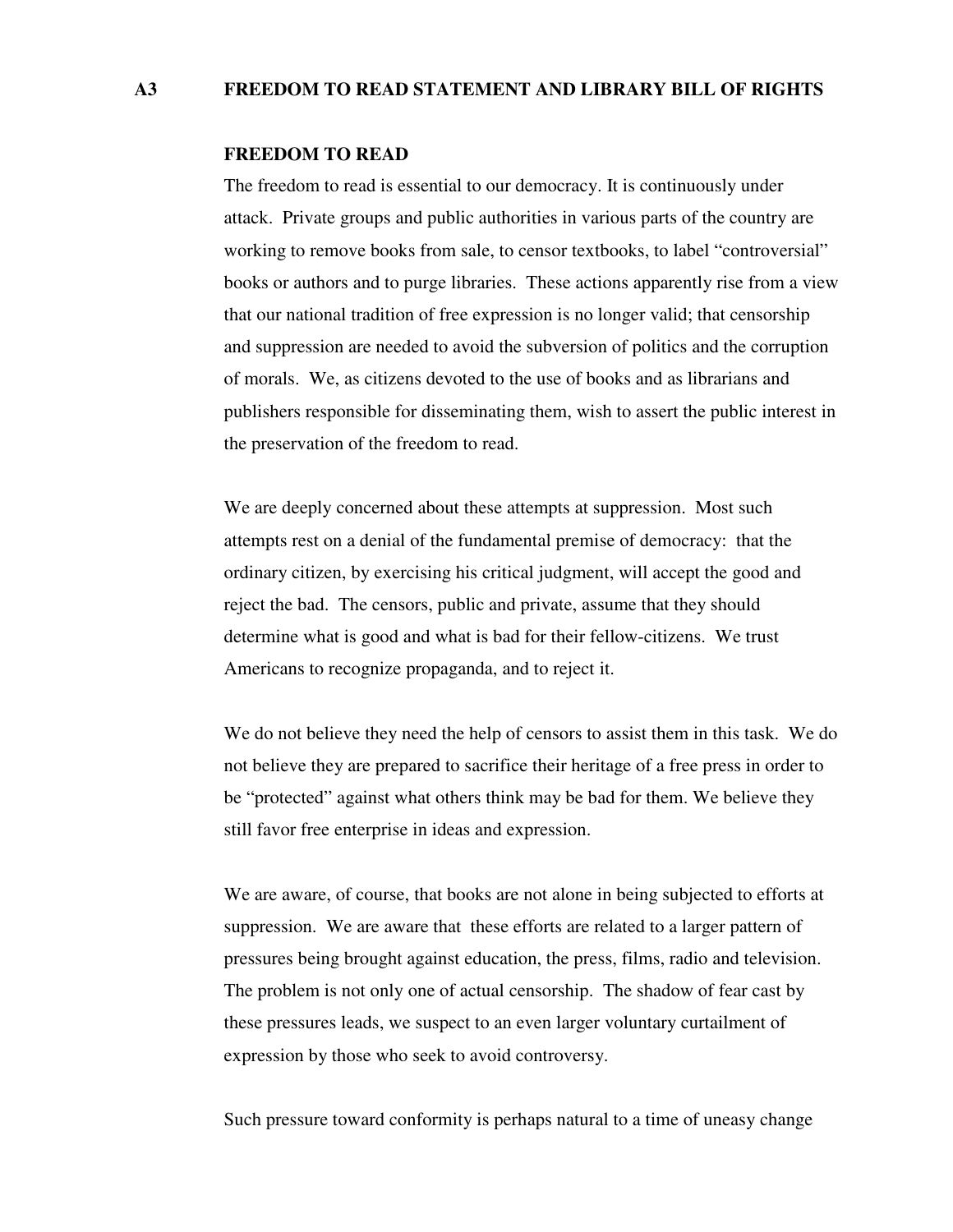and pervading fear. Especially when so many of our apprehensions are directed against an ideology, the expression of a dissident idea becomes a thing feared in itself, and we tend to move against it as against a hostile deed, with suppression.

 And yet suppression is never more dangerous than in such a time of social tension. Freedom has given the United States the elasticity to endure strain. Freedom keeps open the path of novel and creative solutions, and enables change to come by choice. Every silencing of a heresy, every enforcement of an orthodoxy, diminishes the toughness and resilience of our society and leaves it the less able to deal with stress.

 Now as always in our history, books are among our greatest instruments of freedom. They are almost the only means for making generally available ideas or manners of expression that can initially command only a small audience. They are the natural medium for the new idea and the untried voice from which come the original contributions to social growth. They are essential to the extended discussion which serious thought requires, and to the accumulation of knowledge and ideas into organized collections.

 We believe that free communication is essential to the preservation of a free society and a creative culture. We believe that these pressures towards conformity present the danger of limiting the range and variety of inquiry and expression on which our democracy and our culture depend. We believe that every American community must jealously guard the freedom to publish and to circulate, in order to preserve its own freedom to read. We believe that publishers and librarians have a profound responsibility to give validity to that freedom to read by making it possible for the readers to choose freely from a variety of offerings.

 The freedom to read is guaranteed by the Constitution. Those with faith in free men will stand firm on these constitutional guarantees of essential rights and will exercise the responsibilities that accompany these rights.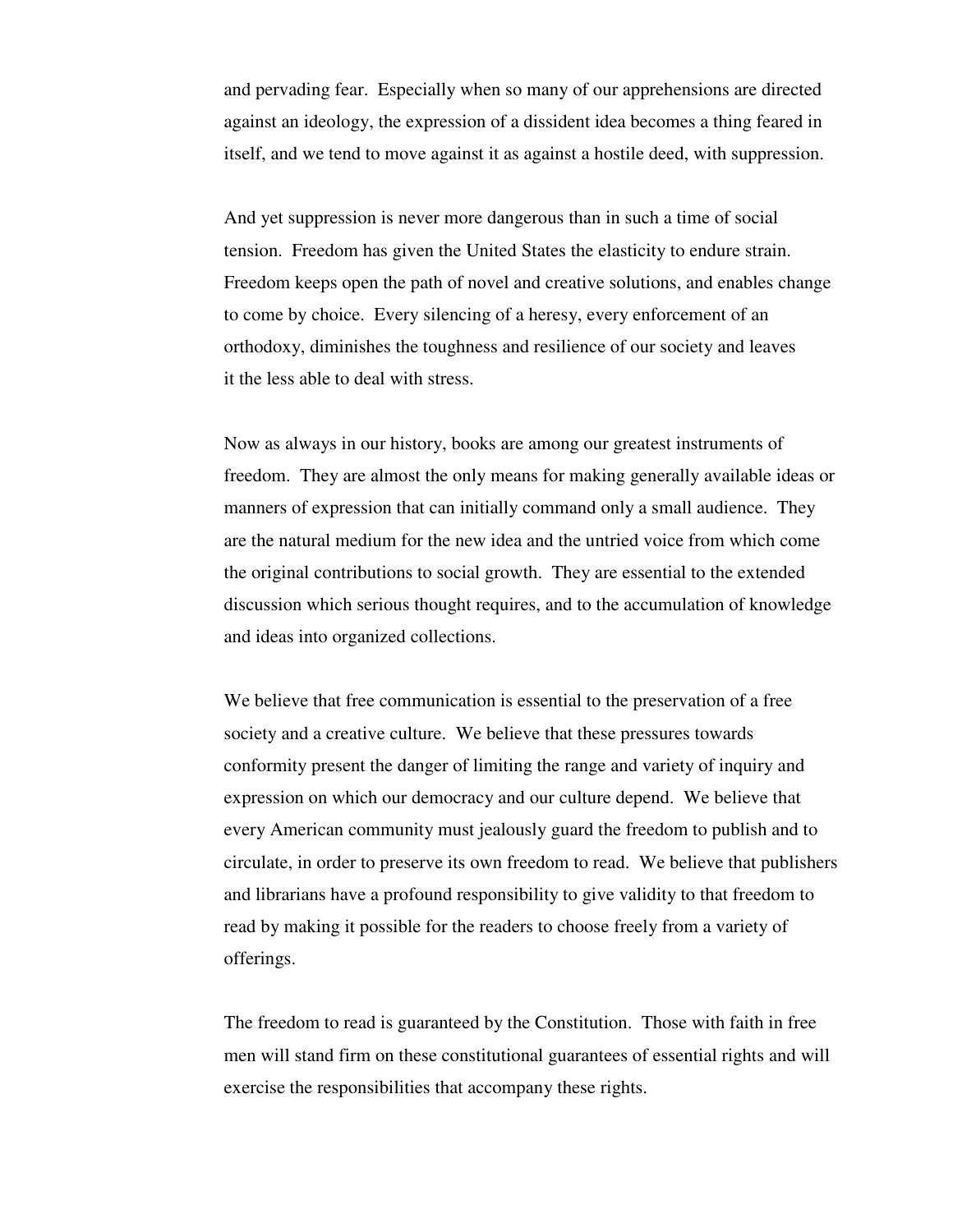We therefore affirm these propositions:

1. It is in the public interest for publishers and librarians to make available the widest diversity of views and expressions, including those which are unorthodox or unpopular with the majority.

 Creative thought is by definition new, and what is new is different. The bearer of every new thought is a rebel until his idea is refined and tested. Totalitarian systems attempt to maintain themselves in power by the ruthless suppression of any concept which challenges the established orthodoxy. The power of a democratic system to adapt to change is vastly strengthened by the freedom of its citizens to choose widely from among conflicting opinions offered freely to them. To stifle every nonconformist idea at birth would mark the end of the democratic process.

 Furthermore, only through the constant activity of weighing and selecting can the democratic mind attain the strength demanded by times like these. We need to know not only what we believe but why we believe it.

2. Publishers, librarians and booksellers do not need to endorse every idea or presentation contained in the books they make available. It would conflict with the public interest for them to establish their own political, moral or aesthetic views as a standard for determining what books should be published or circulated.

Publishers and librarians serve the educational process by helping to make available knowledge and ideas required for the growth of the mind and the increase of learning. They do not foster education by imposing as mentors the patterns of their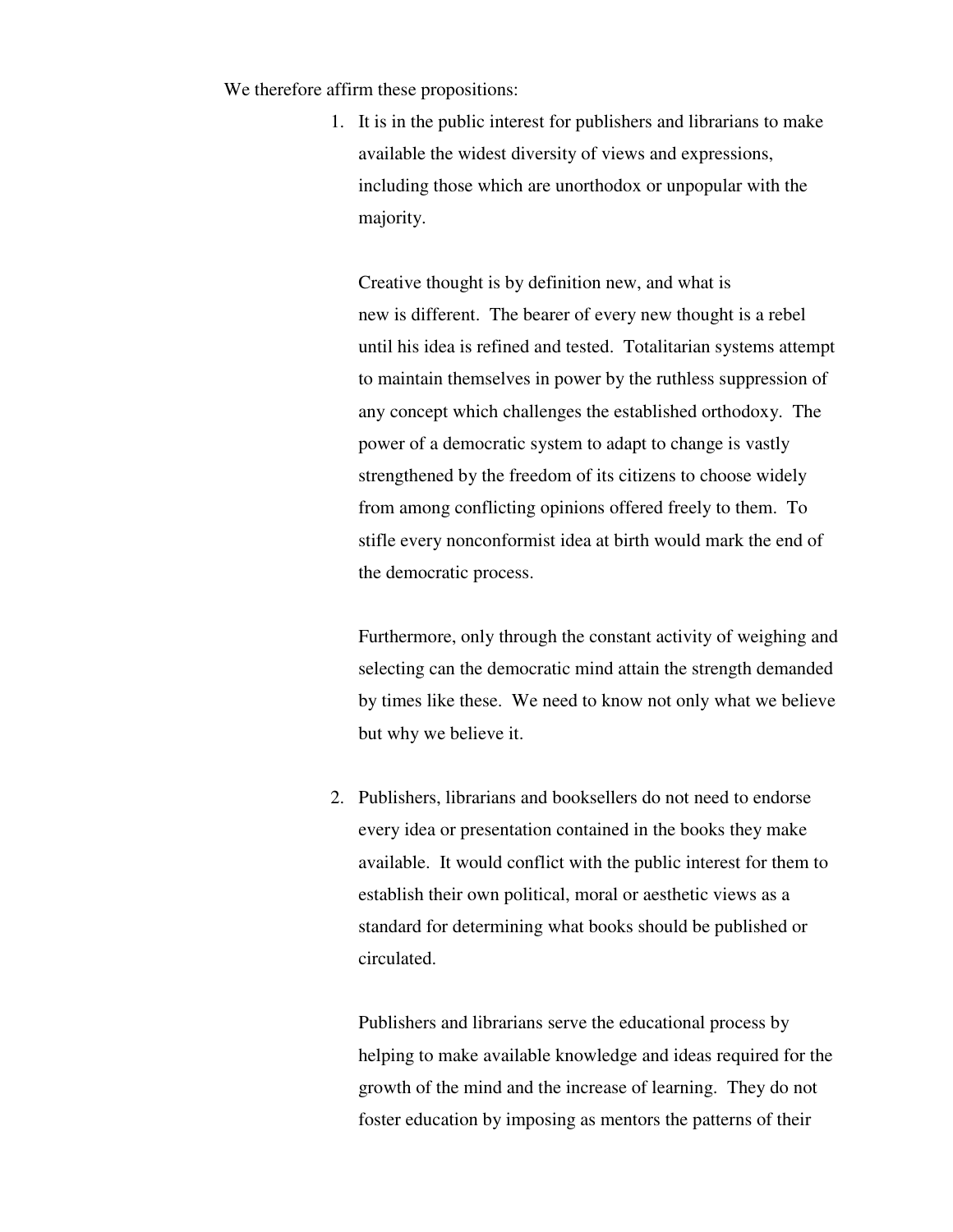own thought. The people should have the freedom to read and consider a broader range of ideas than those that may be held by any single librarian or publisher or government or church. It is wrong that what one man can read should be confined to what another thinks proper.

- 3. It is contrary to the public interest for publishers or librarians to determine the acceptability of a book on the basis of the personal history or political affiliations of the author. A book should be judged as a book. No art or literature can flourish if it is to be measured by the political views or private lives of its creators. No society of free men can flourish which draws up lists of writers to whom it will not listen, whatever they may have to say.
- 4. There is no place in our society for efforts to coerce the taste of others, to confine adults to the reading matter deemed suitable for adolescents, or to inhibit the efforts of writers to achieve artistic expression.

 To some, much of modern literature is shocking. But is not much of life itself shocking? We cut off literature at the source if we prevent writers from dealing with the stuff of life. Parents and teachers have a responsibility to prepare the young to meet the diversity of experiences in life to which they will be exposed, as they have a responsibility to help them learn to think critically for themselves. These are affirmative responsibilities, not to be discharged simply by preventing them from reading works for which they are not yet prepared. In these matters taste differs, and taste cannot be legislated; nor can machinery be devised which will suit the demands of one group without limiting the freedom of others.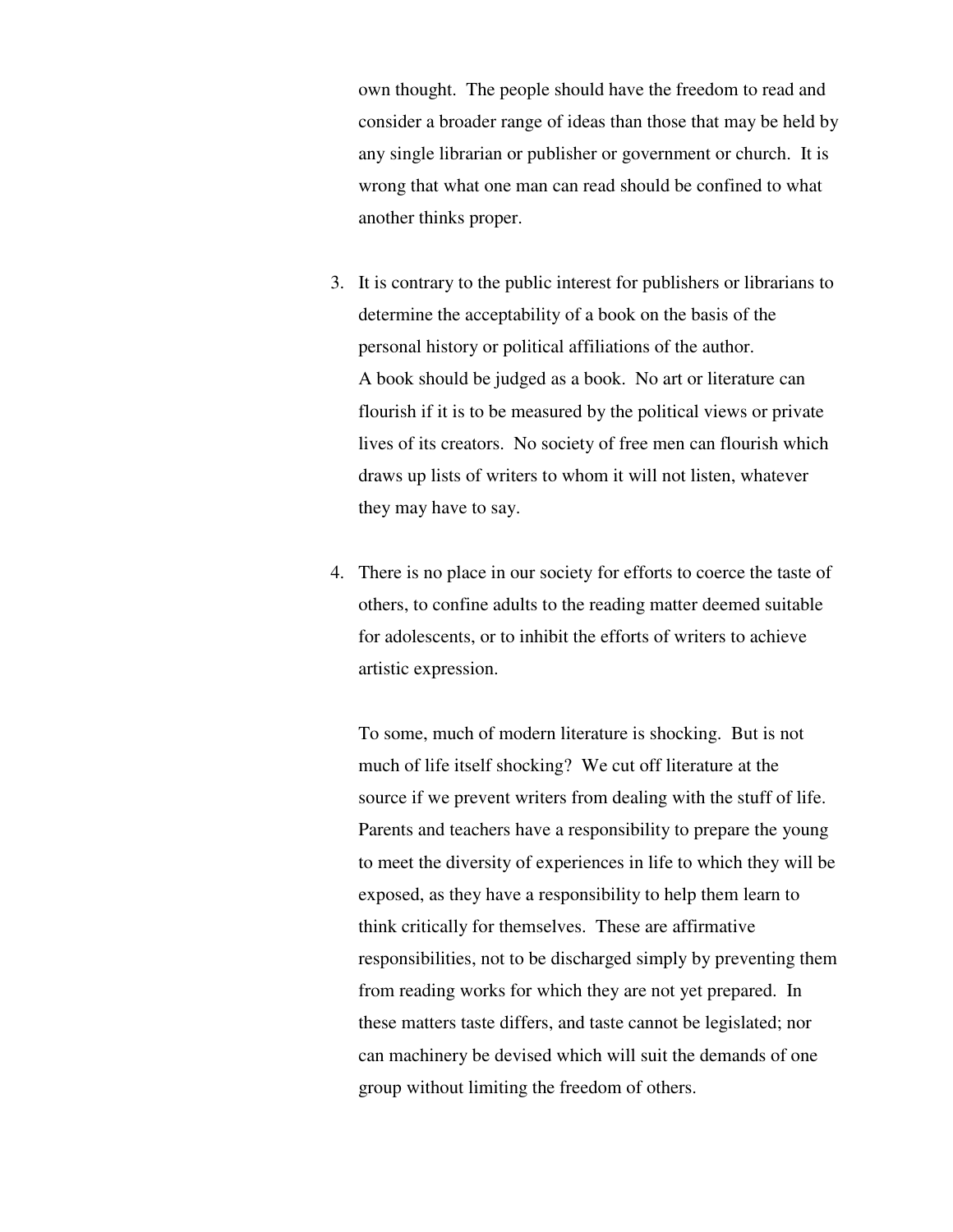5. It is not in the public interest to force a reader to accept with any book the pre-judgment of a label characterizing the book or author as subversive or dangerous.

The ideal of labeling presupposes the existence of individuals or groups with wisdom to determine by authority what is good or bad for the citizen. It presupposes that each individual must be directed in making up his mind about the ideas he examines. But Americans do not need others to do their thinking for them.

6. It is the responsibility of publishers and librarians, as guardians of the people's freedom to read, to contest encroachments upon that freedom by individuals or groups seeking to impose their own standards or tastes upon the community at large.

It is inevitable in the give and take of the democratic process that the political, the moral, or the aesthetic concepts of an individual or group will occasionally collide with those of another individual or group. In a free society each individual is free to determine for himself what he wishes to read, and each group is free to determine what it will recommend to its freely associated members. But no group has the right to take the law into its own hands, and to impose its own concept of politics or morality upon other members of a democratic society. Freedom is no freedom if it is accorded only to the accepted and the inoffensive.

7. It is the responsibility of publishers and librarians to give full meaning to the freedom to read by providing books that enrich the quality and diversity of thought and expression. By the exercise of this affirmative responsibility, bookmen can demonstrate that the answer to a bad book is a good one, the answer to a bad idea is a good one.